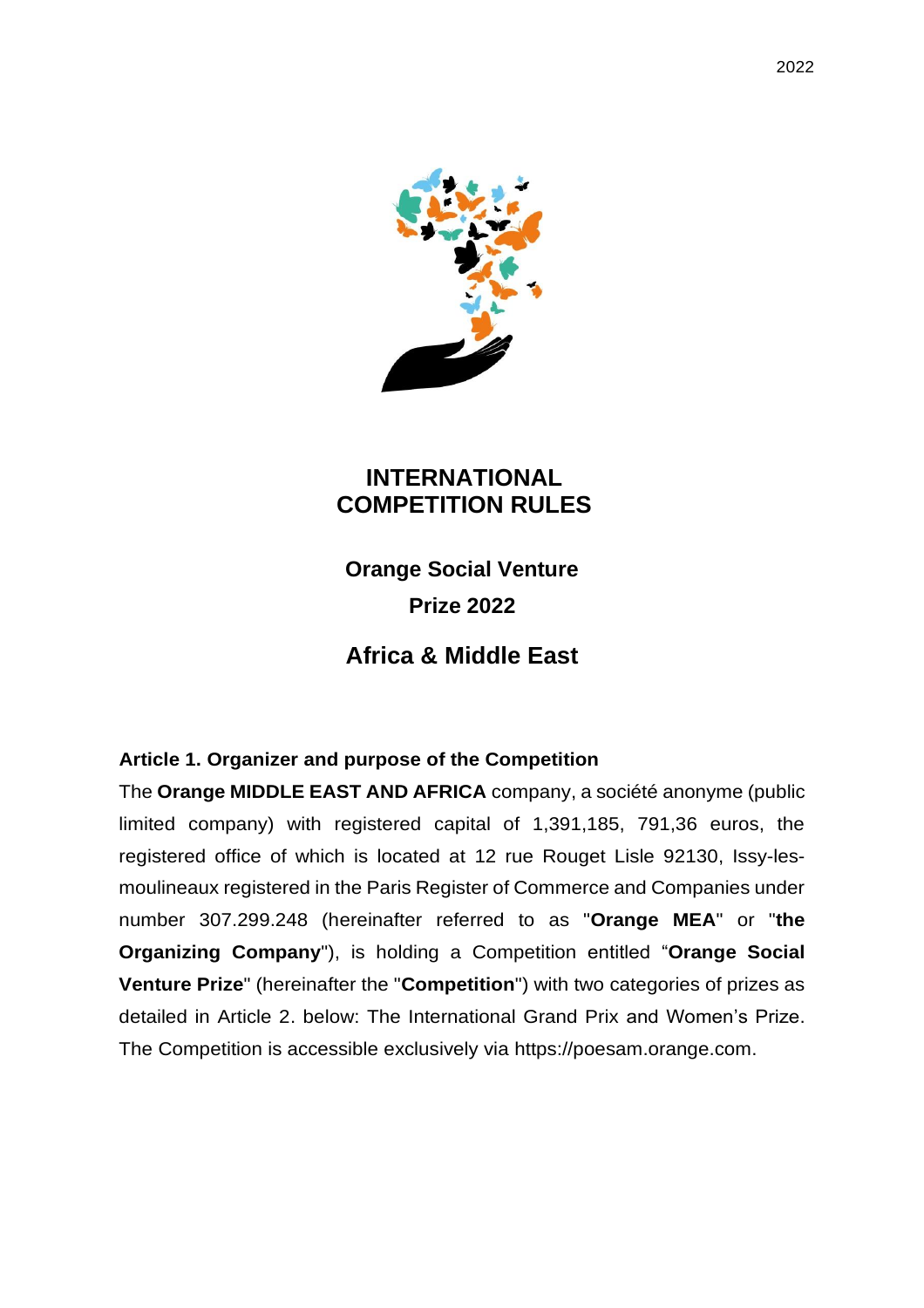The Orange Group has been proactively supporting social business initiatives based on New Information and Communications Technologies in Africa and the Middle East for many years. As such, since 2011, the Competition rewards Projects that launch a new product or a new service which meets the triple objective of: contributing to societal development, developing an innovative offering, and integrating digital technologies in the entrepreneurial solution. The business idea should include an existing prototype or demo.

This Competition enables Participants to submit their product or service idea (hereinafter the "**Project**") via the https://poesam.orange.com website (hereinafter the "**Site**") in accordance with the instructions laid down in these rules (hereinafter the "**Rules**" or "**Regulation(s)**").

### **Article 2. Competition process**

### **National phase of the Competition:**

Each Project submitted will participate in the national phase of the Competition within its country of origin (the country is identified by the Participant when the Project is submitted on the Site). Each country organizes a national jury to select the most promising business projects, nominating up to three (3) national winners.

### **International phase of the Competition:**

The three (3) national winners will qualify automatically, without the need to resubmit their Project, for the International Grand Prix, organized by Orange MEA. The grand jury has the final decision on nominating the 3 overall prizewinners for the Orange Social Venture Prize Africa & Middle East.

#### **International Women's Prize:**

Projects eligible for the International Women's Prize are identified using two filters when candidates register their Project online: the Project must be led by a woman or propose a technological solution aimed at enhancing women's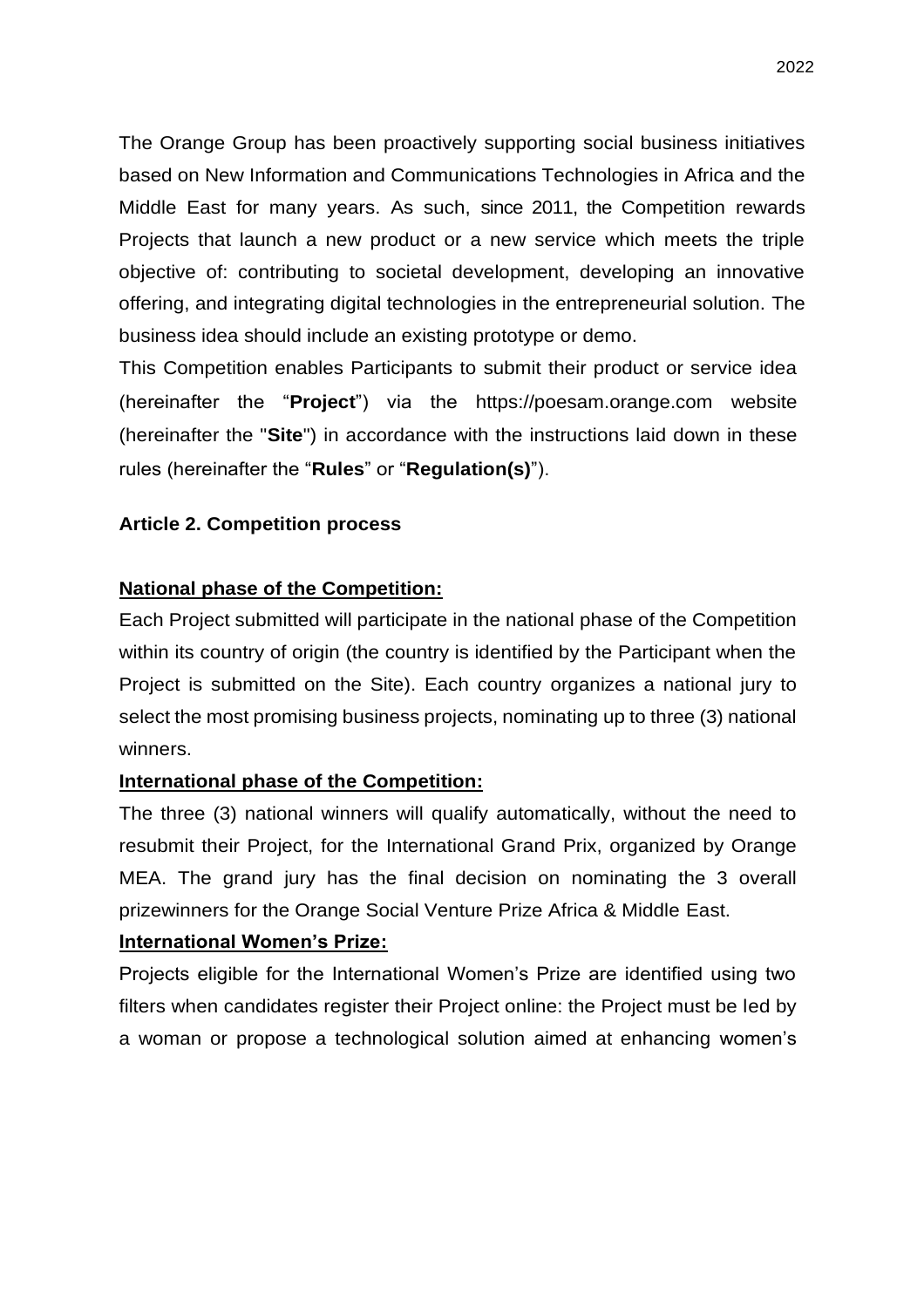lives. Projects that are eligible for the International Grand Prix may also qualify for the International Women's Prize, as long as they meet the identification criteria mentioned above. The grand jury has the final decision on nominating the overall winner of the International Women's Prize within the Orange Social Venture Prize Africa & Middle East.

Failure to comply with the conditions of participation set out in these rules (hereinafter "the Rules") will invalidate the participation.

#### **Article 3. Duration**

The Competition will be held between 28 March 2022 (09:00am GMT) and 27 May 2022 (9:00pm GMT).

The Organizing Company reserves the right to postpone, modify, cancel or repeat the Competition if circumstances demand. Any change will be notified by an announcement on the https://poesam.orange.com website.

Each Orange affiliate country participating in the Competition locally reserves the right to delay the beginning of its national phase due to local circumstances.

Any change and national specificities will be announced on the https://poesam.orange.com website.

In any event, the Organizing Company and its affiliates may not be held liable in the case of modification of the dates and duration of the Competition.

#### **Article 4. Participants**

Participation in the Competition is open to natural persons (individuals) aged over 21 years on the launch date of the Competition mentioned in Article 3. of the Rules above, and to legal persons (individuals or private organizations) able to prove that their business activity has been up and running for less than three (3) years by the start of the Competition, with access to the internet and an email address (hereinafter the "**Participant(s)**").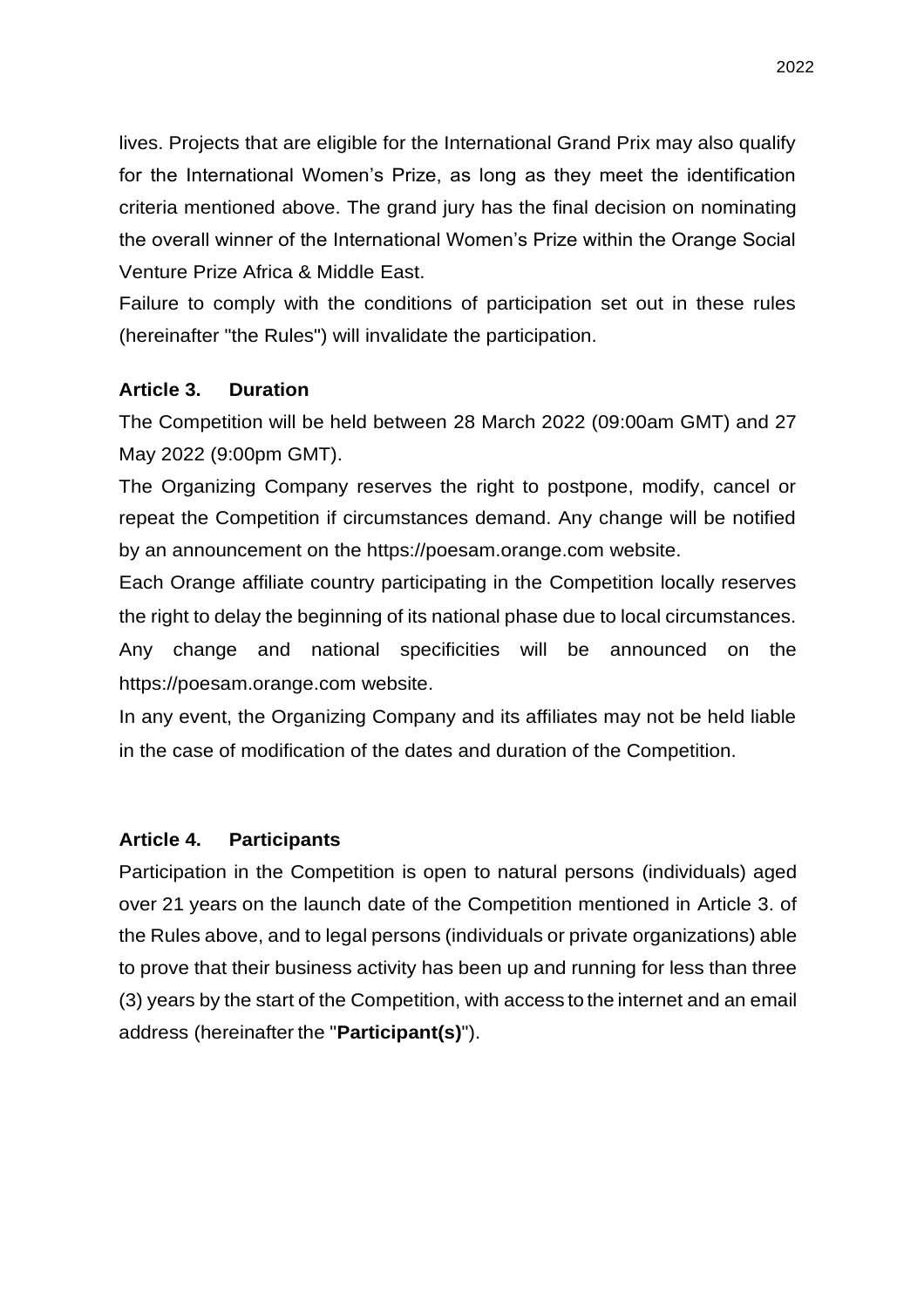Excluded from the Competition participation are:

- Individuals of less than 21 years at the launch of the Competition.
- **•** Individuals or organizations with a business that has been running for more than three years by the start of the Competition.
- **Individuals having conceded rights to their Project.**
- **.** Individuals having collaborated directly in the organization of the Competition (such as employees of the Orange Group working within CSR or members of Orange subsidiaries in Africa and the Middle East participating in the organization or jury).
- **EXECTE:** Representatives of the national and/or Grand Prix juries and their families.
- **·** Individuals without a bank account.

Only one entry per household/legal person/IT address (same name, same address) willbe accepted.

By accepting these Rules, the Participant authorizes the Organizing Company to make all the necessary verifications concerning their identity, personal details, registration, or date ofbirth. Any erroneous, incomplete, or fraudulent indications will cancel their participation.

# **Article 5. Participation conditions**

The Competition is accessible only via the following website: https://poesam.orange.com.

The Project must concern a territory or a geographical market containing at least one country from the African continent and the Middle East region in which the Orange Group is present. The countries concerned are Botswana, Burkina-Faso, Cameroon, Egypt, Ethiopia, Guinea Conakry, Guinea Bissau, Côte d'Ivoire, Jordan, Madagascar, Mali, Morocco, Niger, Liberia, the Central African Republic, the Democratic Republic of the Congo, Senegal, Sierra Leone, and Tunisia.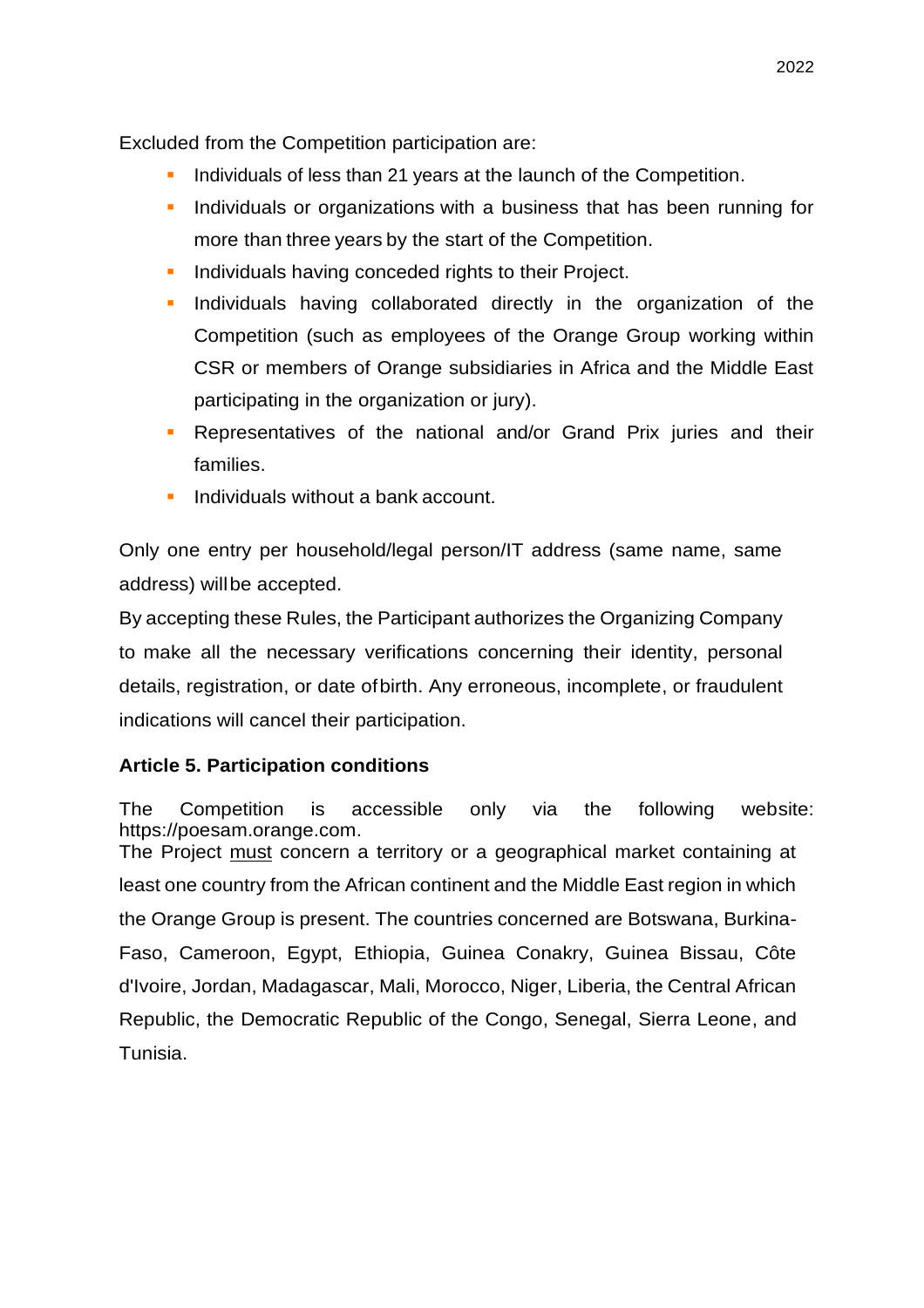The Project must involve Information and Communications Technologies and have a societal impact. What's more, the business idea should include an existing prototype or demo.

### **5.1 Composition of the entry file**

To apply, Participants must create an account on the https://poesam.orange.com website by providing their first name, last name, and email address. They will then receive a password by email that they can change later. Once the account has been created, Participants will not be able to modify their first name, last name, or email address. Participants must complete and send the participation form and the Project file via the Site within the given deadlines. These two documents will be the only documents consulted during the pre-selection phase – as referred to in Article 5.3 of these Rules – and they must be written in English or French. Files written in Arabic (and not translated into French or English) will not be accepted. **The application file (hereinafter "Dossier" or "Candidature File") contains:**

#### **1. Entry form**

- **•** This is available online and should be filled in directly on the Site.
- **EXECT** Asterisked fields must be filled in to validate the entry.

#### **2. Entry file relative to the Project**

- 1. The format authorized is that of a file in PDF format of 10 Mb maximum.
- 2. Important: The name of the said file must be strictly identical to the name of the Project mentioned in the first field of the entry form.
- **3. The elements necessary to complete the Project File are as follows:**
	- 1. Summary presentation of the Project: between 1,000 and 2,000 characters, outlining the social/environmental your ICT solution will address.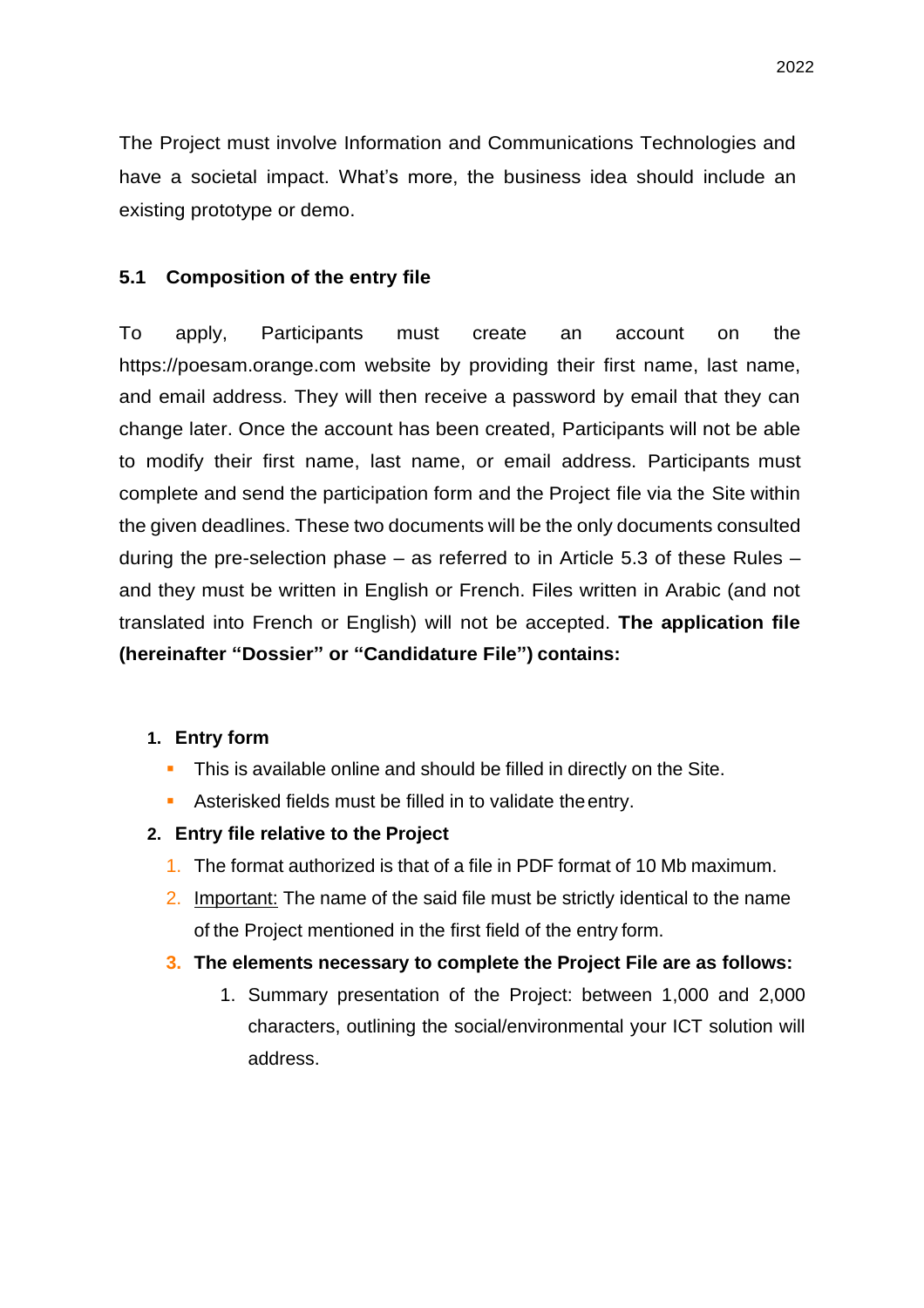- 2. Market analysis: segmentation, SWOT, competition, partners (financial, strategic etc.).
- 3. Identification of the market opportunity.
- 4. Presentation of the product/service proposed.
- 5. Information about the management team.
- 6. Financial forecasts for three (3) years (business plan).
- 7. Evaluation of the societal impact. In addition, for the International Women's Prize, an assessment of how your ICT solution will positively impact women.

### **5.2 Submitting the application documents**

The Competition is accessible online from a computer and/or any device with internet access via https://poesam.orange.com.

Should an organization apply, only the legal representative of an organization is authorized to enter the application into the Competition.

Should a team be entered, only the leader of the team will enter under the conditions defined in the Regulations, indicating the other members of the team in the File describing the Project.

The Participant must complete all the mandatory fields of the entry form accurately for their application to be valid and for them to be contacted should they win. Any incomplete, erroneous, false, counterfeit, or fraudulent entry will be sanctioned by formal and definitive prohibition from participating in the Competition.

Participation in the Competition means unreserved acceptance of these Regulations in their entirety, the ethical rules in force on the internet and the laws and regulations applicable to Competitions in force in France.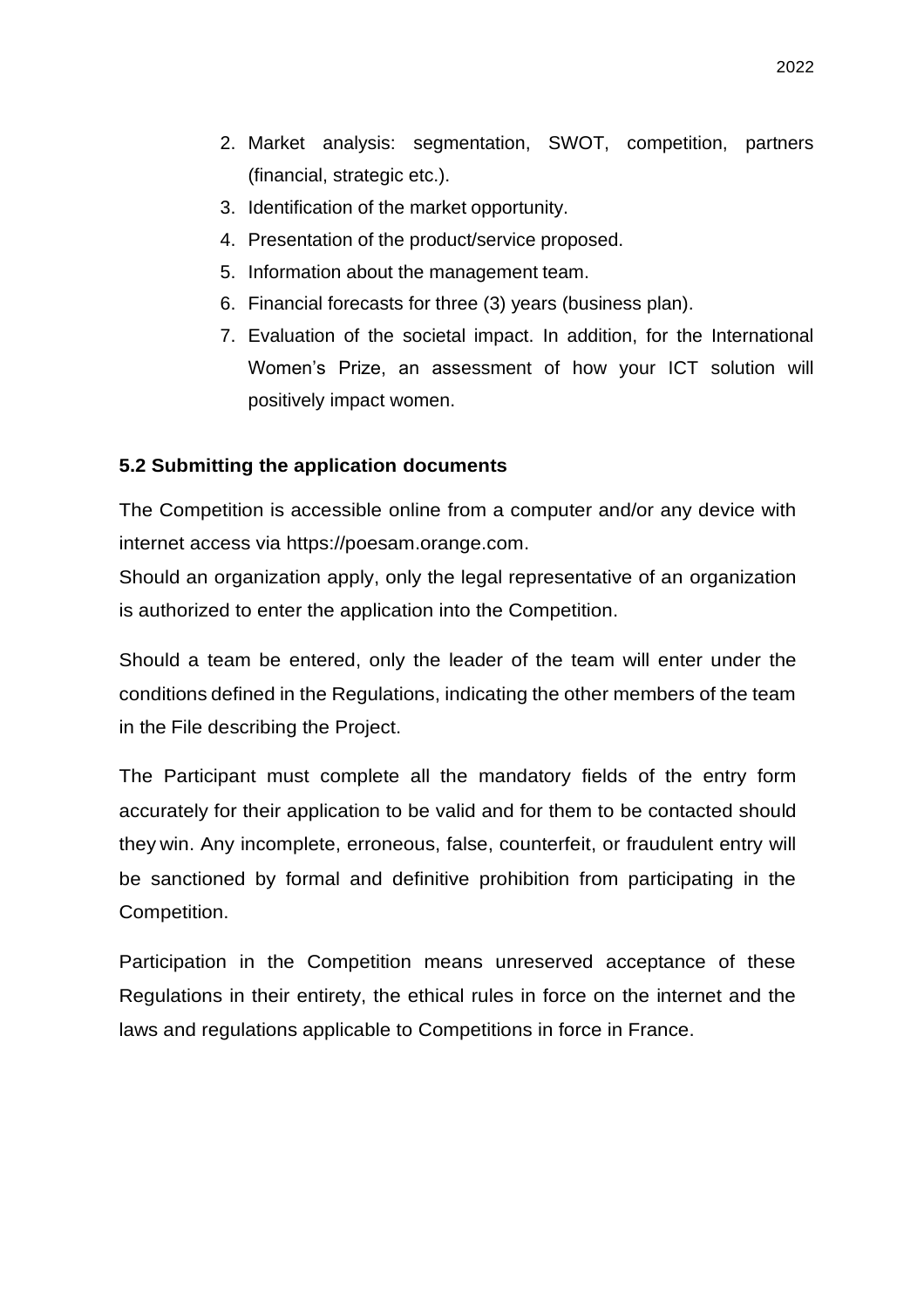Each Participant in the Competition unreservedly accepts the conditions of the Rules in this document and the Rules of the Orange affiliate concerned by the participation in the countries described in Article 5. of this document (the "**National Competition Rules**").

Participants can save their application file as they go to continue the process and complete their submission later by clicking on the "save" button at the bottom of the form. Once the application has been submitted or sent, the candidate will no longer be able to modify it. However, if the Participant wishes to modify the application, they can delete their existing submission and recreate a new one.

### **5.2 Stages of participation in the Competition:**

### **1. From 28 March 2022 at 09:00am GMT to 27 May 2022 at 9:00pm GMT:**

- **·** Participants will be able to submit their Candidature File via https://poesam.orange.com by filling in the entry form presented online as part of the application submission procedure.
- Participants will have to validate the International Rules and the national rules to validate his submission. International and national rules are accessible and can be downloaded from the same Site.

#### **1. From 4 June 2022 until September 2022**

**Each Orange affiliate listed above, or its designated partner, will** examine the different Projects submitted and will pre-select certain Projects. The preselected Projects will eventually be interviewed, as applicable (face-to-face, by telephone or videoconference) or will be asked to pitch their Project physically in front of Orange partners,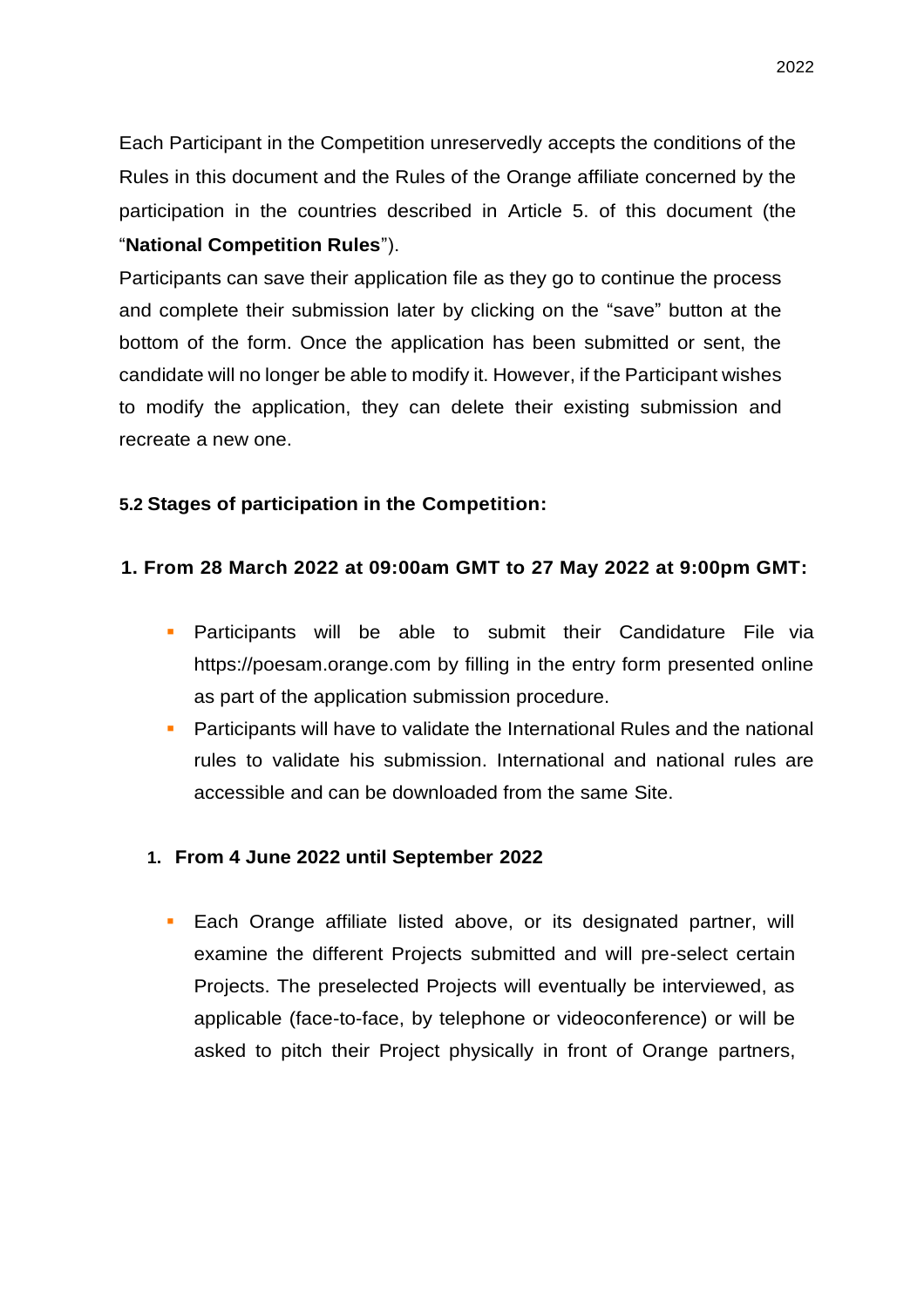members of the jury or Orange evaluation representatives to explain parts of their application in more detail.

**•** Selection from the national juries should be made in June 2022 and the members of each national jury will meet and elect the winners / laureates for each country.

### **2. From September 2022 to November 2022**

### **3.1 International Grand Prix**

- **The Organizing Company will examine the Projects of all 3 national** winners from each of the countries and will preselect 10 finalists using an evaluation grid. The shortlisted finalists may also be interviewed (face-to-face, by phone, or videoconference) by an Orange representative to explain parts of their application in more detail.
- Decision of the grand jury: during October 2022, the members of the grand jury acting on behalf of the Organizing Company will meet and elect the 3 grand prizewinners among the 10 shortlisted finalists.

#### **3.2 International Women's Prize**

- **The Organizing Company will run the International Women's Prize** Competition, and the Group Diversity and Inclusion Department will assess the applications eligible for the International Women's Prize. Five (5) finalists will be pre-selected using an evaluation grid.
- **•** Decision of the grand jury: during October 2022, the members of the grand jury acting on behalf of the Organizing Company will meet and elect the winner of the International Women's Prize from the five shortlisted finalists.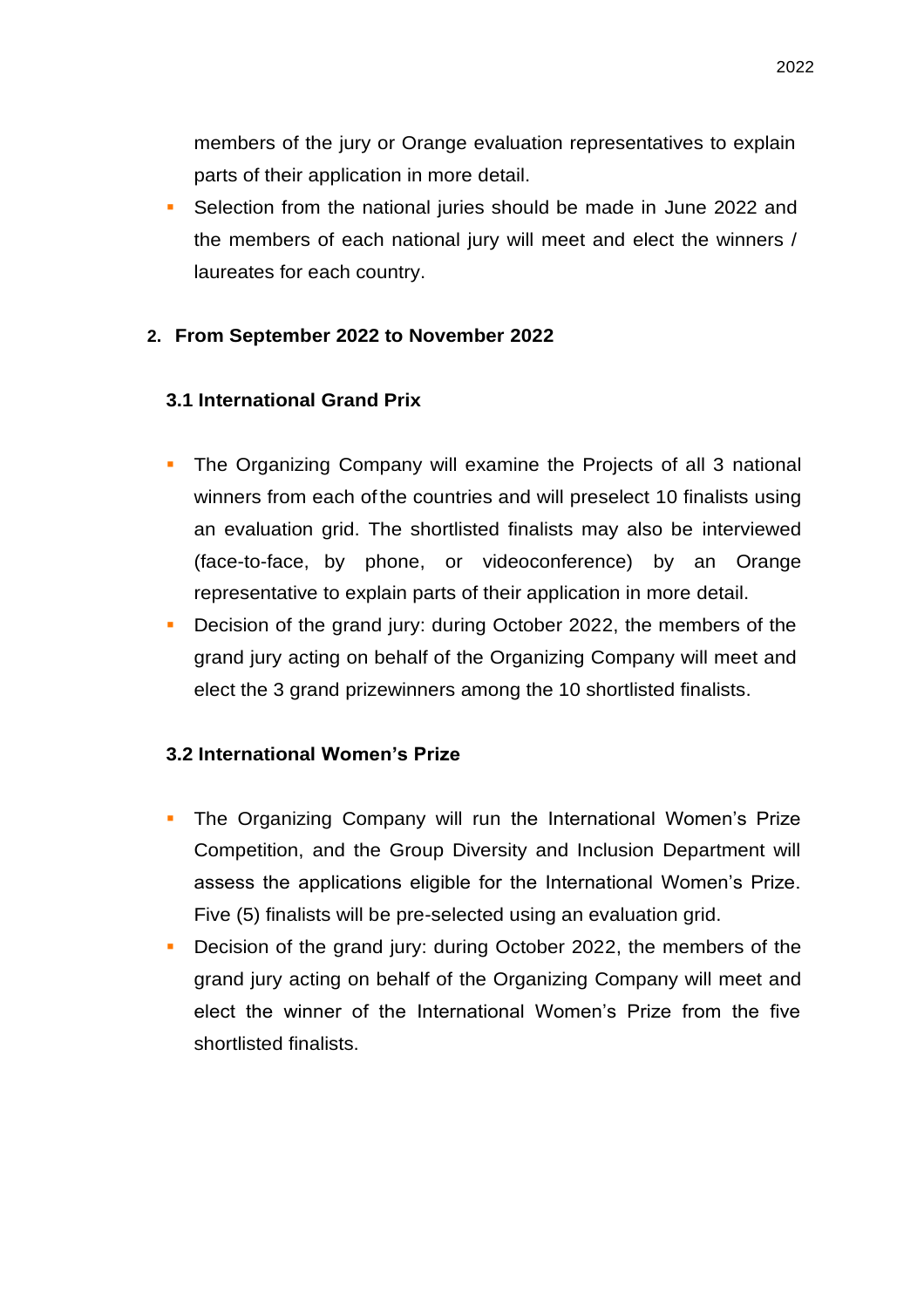### **4. November 2022**

**• An awards ceremony will be held for the International Grand Prix and** International Women's Prize.

### **Article 6. Awards**

### **For the International Grand Prix, awards are as follows:**

- 1st prize: the payment of an amount of €25,000 (twenty-five thousand euros).
- 2nd prize: the payment of an amount of €15,000 (fifteen thousand euros).
- 3rd prize: the payment of an amount of  $€10,000$  (ten thousand euros).

## **For the International Women's Prize, the award is as follows:**

■ The payment of an amount of  $€20,000$  (twenty thousand euros) funded by the Group Diversity and Inclusion Department.

Furthermore, support will be proposed to the 10 International Grand Prix shortlisted finalists (including the 3 prizewinners) and the winner of the International Women's Prize. Support will be offered in the form of quarterly telephone/video meetings during which the winners will present a progress report. They will benefit from advice given by business and finance professionals. If the award is attributed to a team, it will be awarded to the Project team leader who filled in the entry form.

If the prize is awarded to an organization, it will be given to the legal representative of the organization.

The award will be transferred to a local bank account of the individual or organization through the (IBAN) listed during the application process.

For the national prize, each Orange affiliate may choose to offer an additional or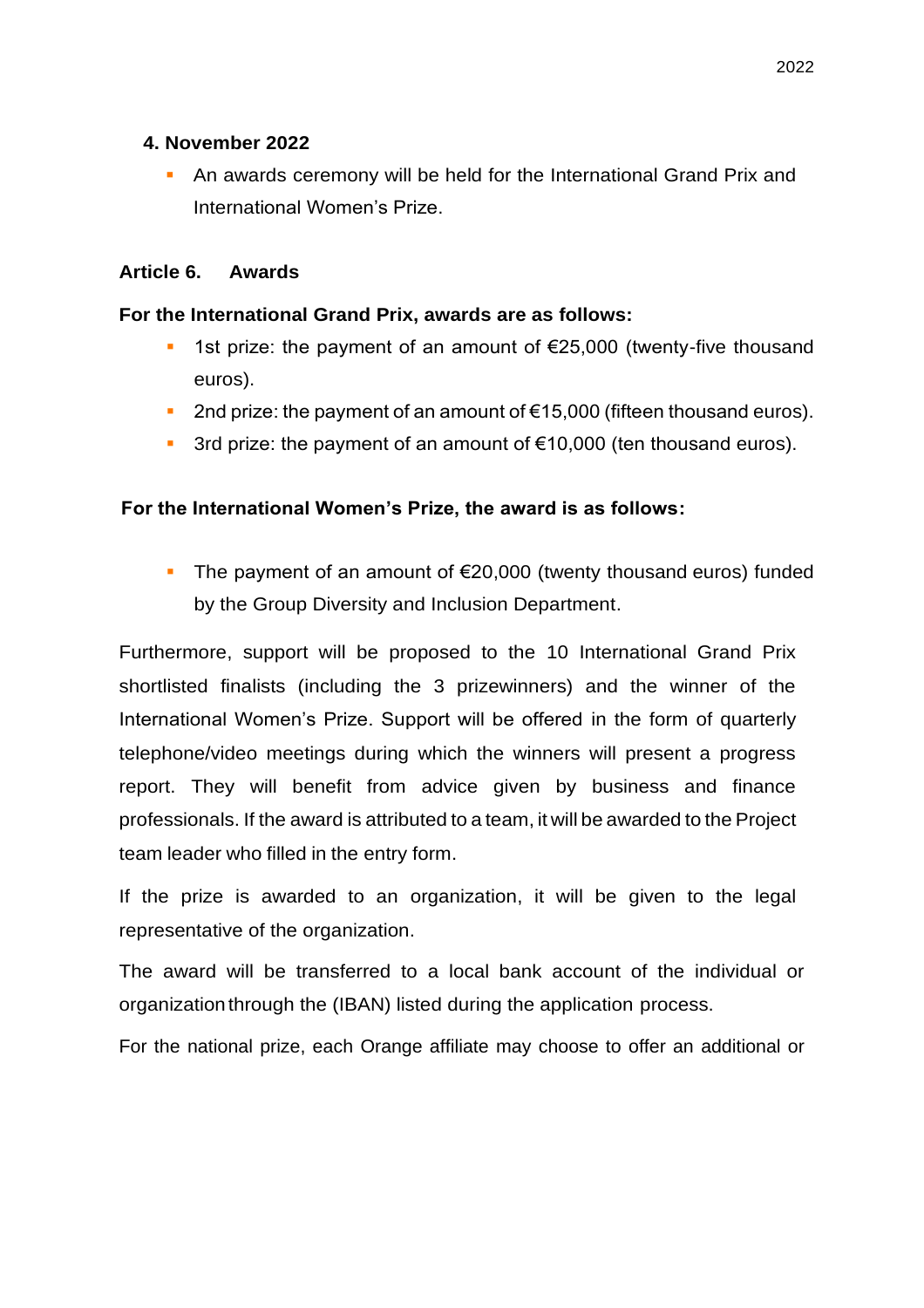specific award or support to the winners, which will be defined within the OSVP section of https://poesam.orange.com.

The awards offered contain what is indicated, to the exclusion of anything else.

The awards described above will not be taken back or exchanged against other objects or services, irrespective of their value, and will not be exchanged for cash. If one of the winners did not or could not take possession of their award, they shall not be entitled to any compensation.

The awards attributed are personal and may not be transferred. They may not be exchanged, even partially, in any form whatsoever.

Should a winner expressly decline the award, it will be held by the Organizing Company and may be used in a future operation at no liability or cost to the Organizer.

In addition, within the framework of this Competition, Orange MEA reserves the right to award special prizes in addition to the prizes mentioned above. If this is the case, these prizes will also be allocated during the award ceremonies and may or may not also include business support.

### **Article 7. Conditions for attributing awards**

### **7.1 International Grand Prix**

The Organizing Company will do its utmost to pre-select Projects during the pre-selection phase according to the following criteria:

- 1. The social and/or environmental impact (number of jobs created, the positive effects on health, education, agriculture, energy, finance, employability impact and/or autonomy of beneficiaries).
- 2. The degree of innovation provided in the use of digital communications resources (landline or mobile telecommunications) to enable the product or service to be launched.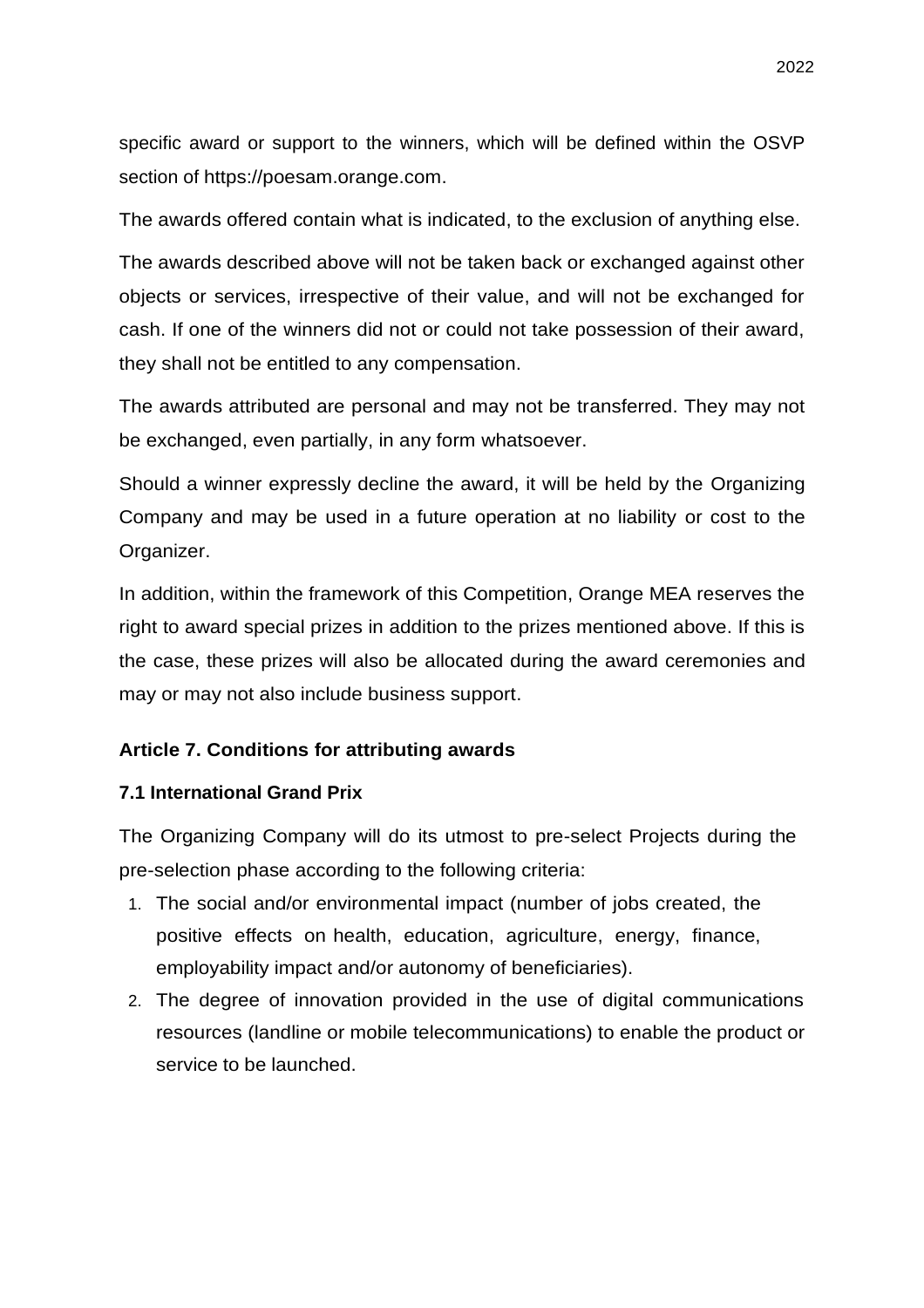- 3. The possibility of extending distribution of the product to several countries.
- 4. The financial viability of the Project to succeed in self-financing the Project at the end of its launch period, with the credibility of the business plan, income and expenses taken into account.
- 5. The realistic and operational nature of the Project (relevant information on the organization of the Project team, team motivation, contacts with partners etc.).
- 6. The presentation and Project feasibility as a whole (test phase and envisaged operational phase).

At each country level as well as at the International Grand Prix level, preselected Projects will be passed on to the members of the jury. The jury members responsible for selecting the three (3) winners are all specialists in societal development, ICT, or entrepreneurship.

The three (3) national winners will be nominated by the national juries. The three (3) International Grand Prix winners among the 10 shortlisted finalists will be designated by the International Grand Prix jury as described in Article 3.1. of these Rules above.

The names of the national winners will be made public during local national ceremonies that will be organized by Orange affiliates in countries; the details will be published on dedicated country website. The name of the International Grand Prix winners will be unveiled during an event organized in November 2022 and will be published online on https://poesam.orange.com.

### **7.2 International Women's Prize**

The Organizing Company will do its utmost to pre-select Projects during the pre-selection phase according to the following criteria: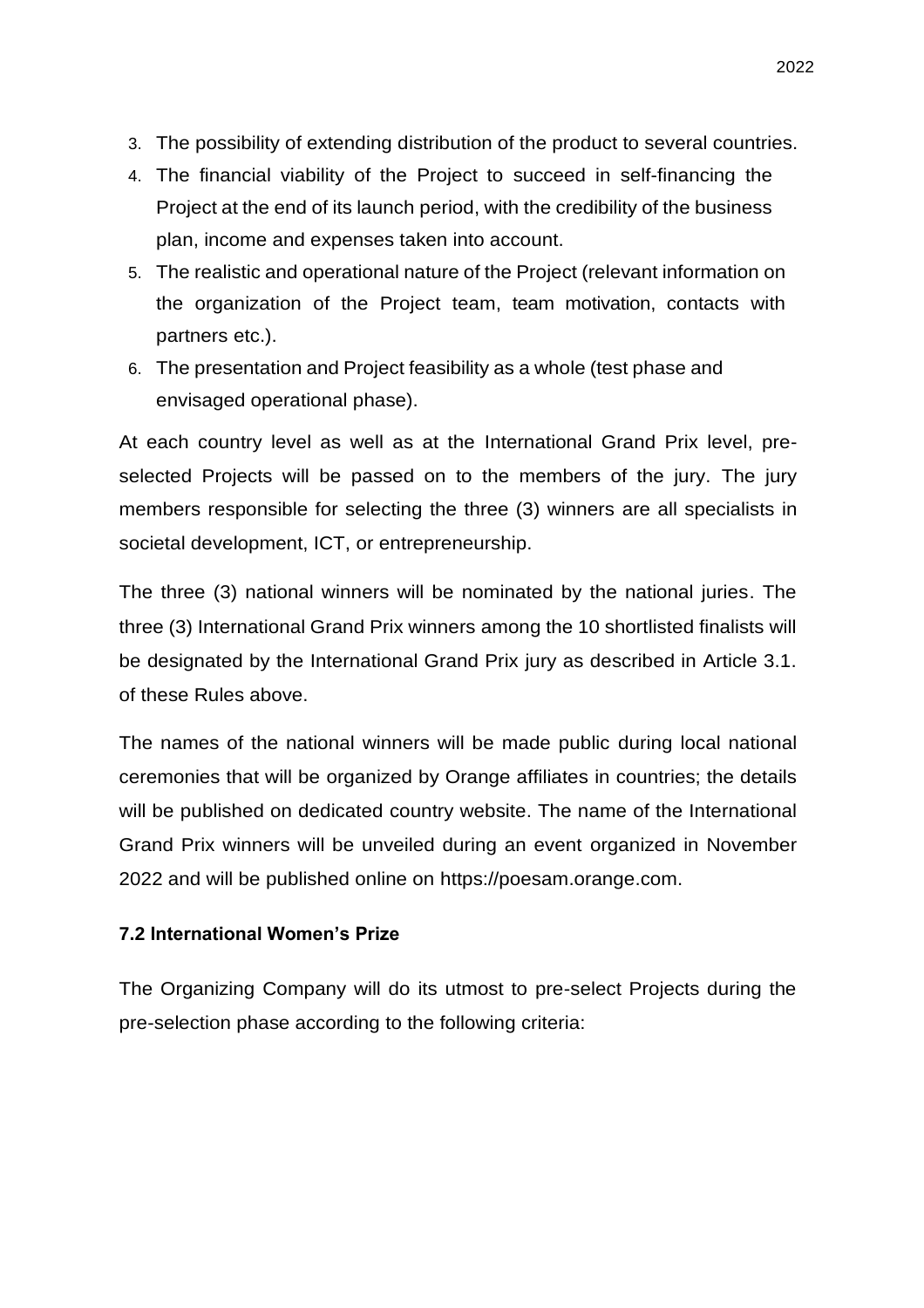- 1. The context of the Project and how it targets women or young girls, how it aims to improve their lives and how the target is clearly defined.
- 2. The financial viability of the Project as well as its credibility over a minimum of 3 years.
- 3. The social and/or environmental impact (the Project's contribution to the creation or preservation of jobs, improvement of living conditions and promotion of women's empowerment through the use of ICT).
- 4. The degree of innovation provided in the use of digital communications to improve women's lives in the following sectors: agriculture, health, education, energy, finance, trade, the environment etc.
- 5. The realistic and operational nature of the Project (led by a woman or proposing a technological solution that will improve the living conditions of women, relevant information on the organization of the Project team to include at least one woman, team motivation, contacts with partners etc.).
- 6. The presentation and Project feasibility as a whole (test phase and envisaged operational phase).

Projects eligible for the International Women's Prize, selected according to the identification filters, will qualify directly for the international phase. The five (5) finalists for the International Women's Prize will be pre-selected and evaluated by the Group Diversity and Inclusion Department within the Orange CSR, Diversity and Philanthropy Division.

The winner of the International Women's Prize will be chosen by the International Grand Prix jury. This winner will be a woman who has led the Project, or a woman or man who has proposed a technological solution to improve the living conditions of women (empowerment of women, creation or preservation of jobs, gender data collection, digital inclusion, financial inclusion, etc.).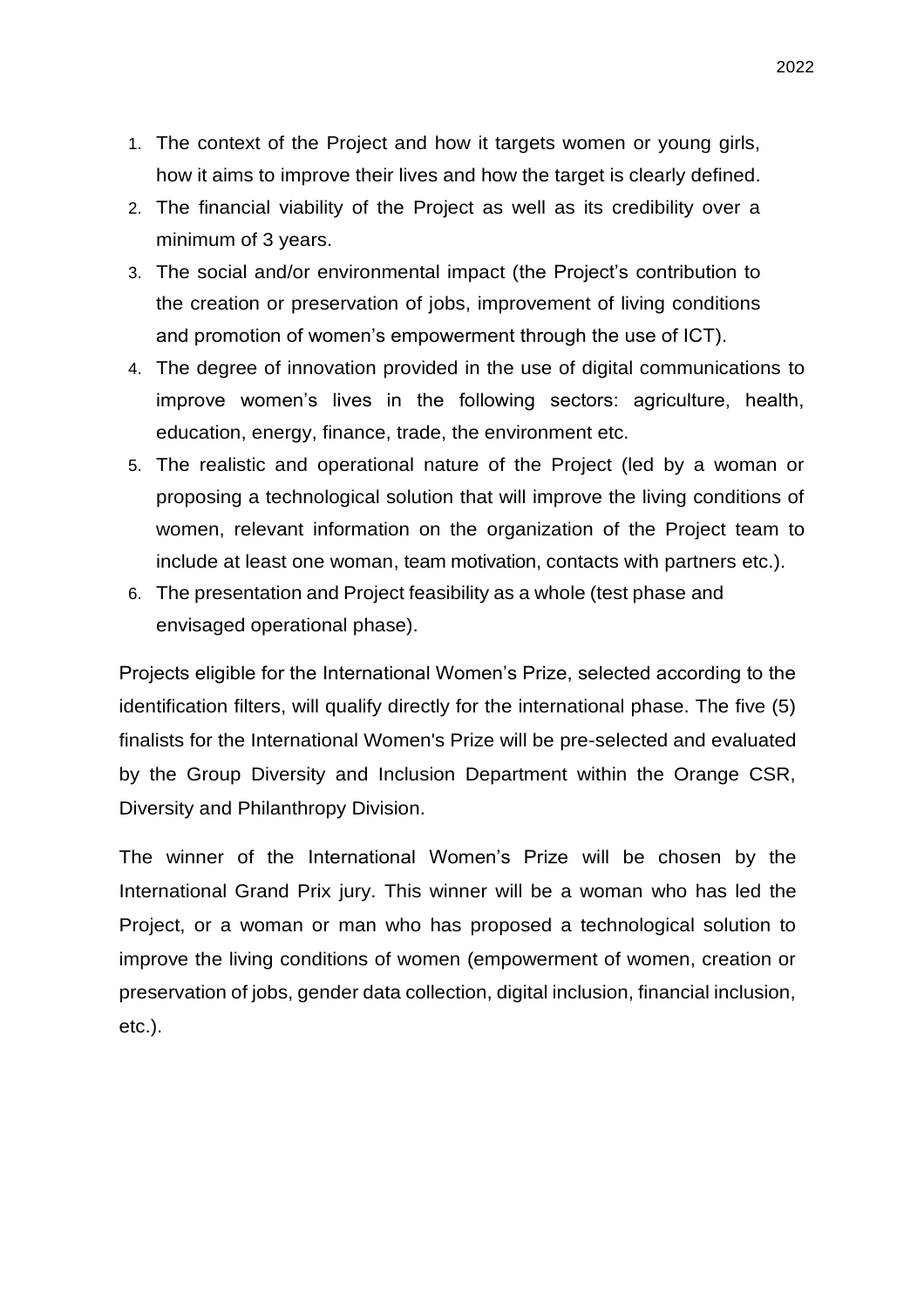The decisions of the Organizing Company are irrevocable and cannot be called into question. No challenge may be made concerning the decisions of the Organizing Company, which shall have sovereign decision-making powers with no possible recourse.

The winners will be informed, within one (1) month, by email sent to their personal email address as it appears on the online entry form or by telephone.

Orange MEA shall not be responsible if the email address or telephone details do not correspond to those of the winner, are erroneous or if the winner remains unavailable. In this case, it is not up to Orange MEA to do additional searches to find the unavailable or uncontactable winner who will not receive their award nor any compensation orindemnity.

The winners must confirm their postal address and bank details in their name or in the name of their company; the award process will start following this confirmation. The awards attributed are personal and may not be transferred or exchanged, even partially, in any form whatsoever.

If after 60 (sixty) days following the announcement of the award, the winner has not come forward or replied to emails, the award may no longer be claimed, and will remain the property of Orange MEA. A substitute winner may thus be nominated by the Organizing Company from the other Participants, under the same conditions as described above; Orange MEA may not be considered liable under such circumstances. Orange MEA shall not be held responsible for delay, loss or damage that might occur after awards have been received by the winners.

All the brands or product names cited are registered brands of their respective proprietors.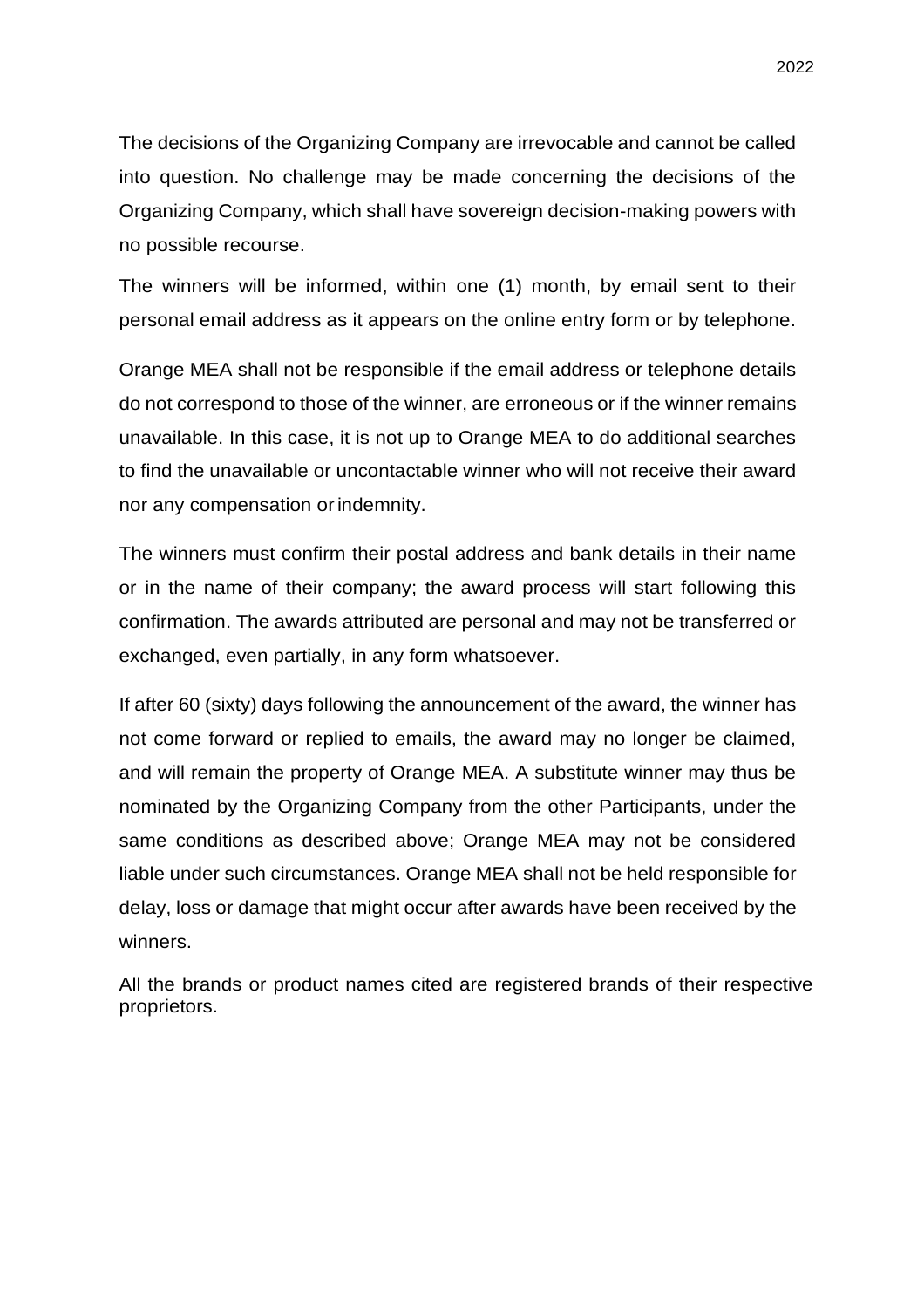#### **Article 8. Advertising**

By participating in the Competition, winners agree that Orange MEA and its subsidiaries may, within the limits of the award won and framework of the Competition, use their information for advertising or promotional purposes regardless of the medium and on all media, including but not limited to: last names, first names, name of the company / Project and website, email address and subject of the Project, as well as photos, videos and images.

#### **Article 9. Intellectual property**

Participants remain the owners of the Projects submitted in the Competition.

Participants acknowledge that participation in the Competition means that their Projects may be the subject of a generic communication within the context of the Competition.

In compliance with the laws governing literary and artistic property rights, the representation or usage of all or part of the elements composing the Site and the Competition are strictly prohibited.

#### **Article 10. Competition clause**

Since the company organizing the Competition is a large group, it is possible that it is potentially already in Competition with one candidate's solution or that it enters into Competition in the future. The Competition Organizing Company, and specifically people working on the Competition, are in no way considered to be omniscient about all the actions of all parts of the group. Therefore, the responsibility of Orange cannot be questioned.

#### **Article 11. Personal data**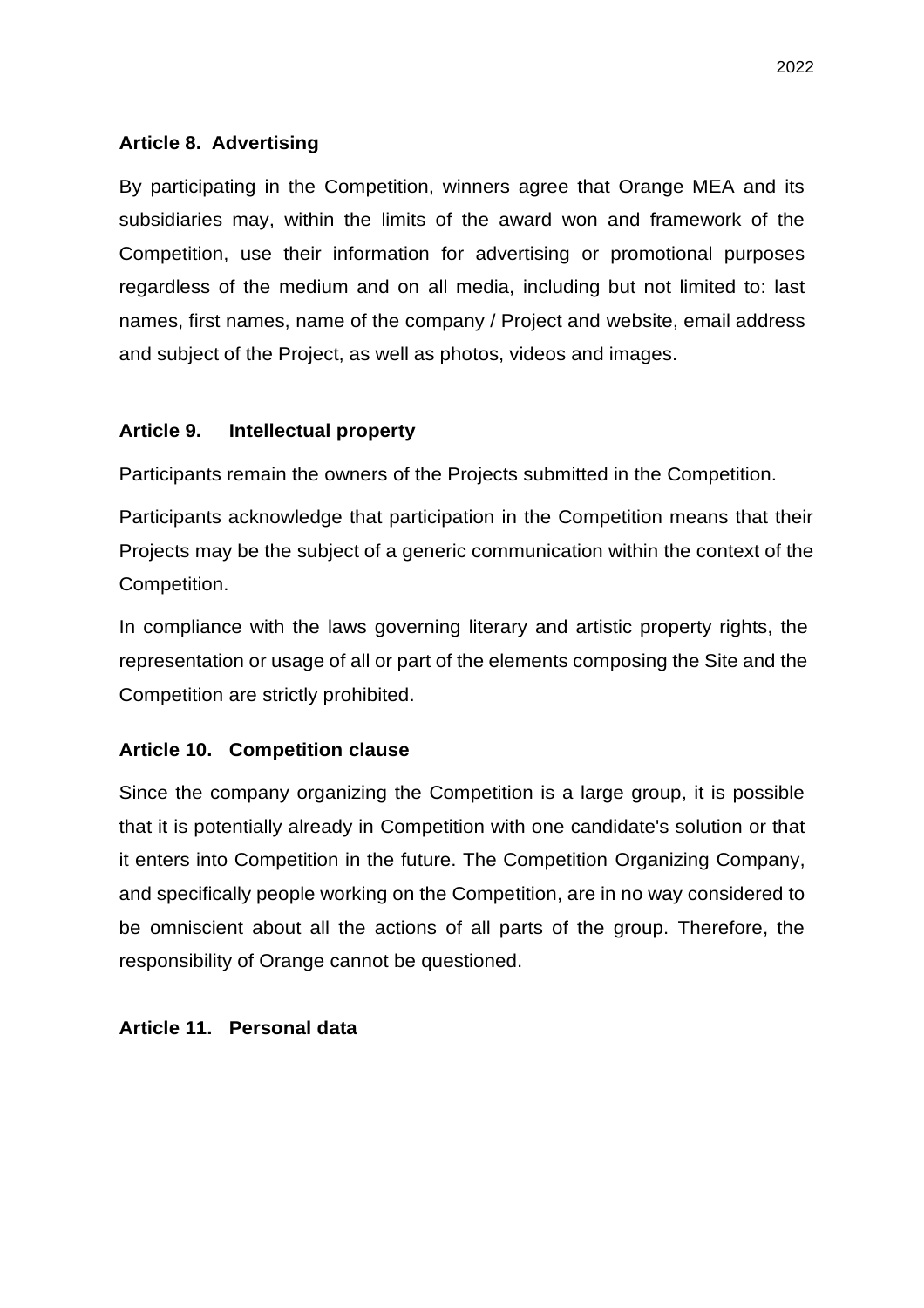Orange MEA and its subsidiaries in the countries concerned process personal data within the framework of this competition, hereinafter referred to as "Orange Social Venture Prize Africa & Middle East" or the "Competition".

Participants' personal data is processed in accordance with the laws applicable to the protection of personal data in France as well as with the laws applicable to the protection of personal data in the countries where this Competition takes place.

## **11.1. Object of treatment (purpose and legal basis)**

Orange MEA and its subsidiaries in the countries concerned collect personal data when the Competition entry form is completed, and the application is submitted. For each national prize, Participants' data will be processed by the authorized Orange teams within the country where the Participant submitted their application and, for the Grand Prix, by the authorized teams in France.

The information collected is necessary for the following purposes:

- Take into account the Participant's entry in the Competition, manage the various stages of the organization of the Competition (receipt and analysis of the application, communication between Orange, its entities and Participants, etc.) and inform the Participant of any prize winnings. This purpose is based on Participant abiding by the Rules that were validated on entry. The personal data required is specified in the application documents as well as in the entry file.
- **•** Perform statistics on the database without individual identification. This purpose is based on the legitimate interest of Orange MEA and its subsidiaries to improve the next editions of the competition.

### **11.2. Data categories**

The categories of data necessary for the management of the Competition are: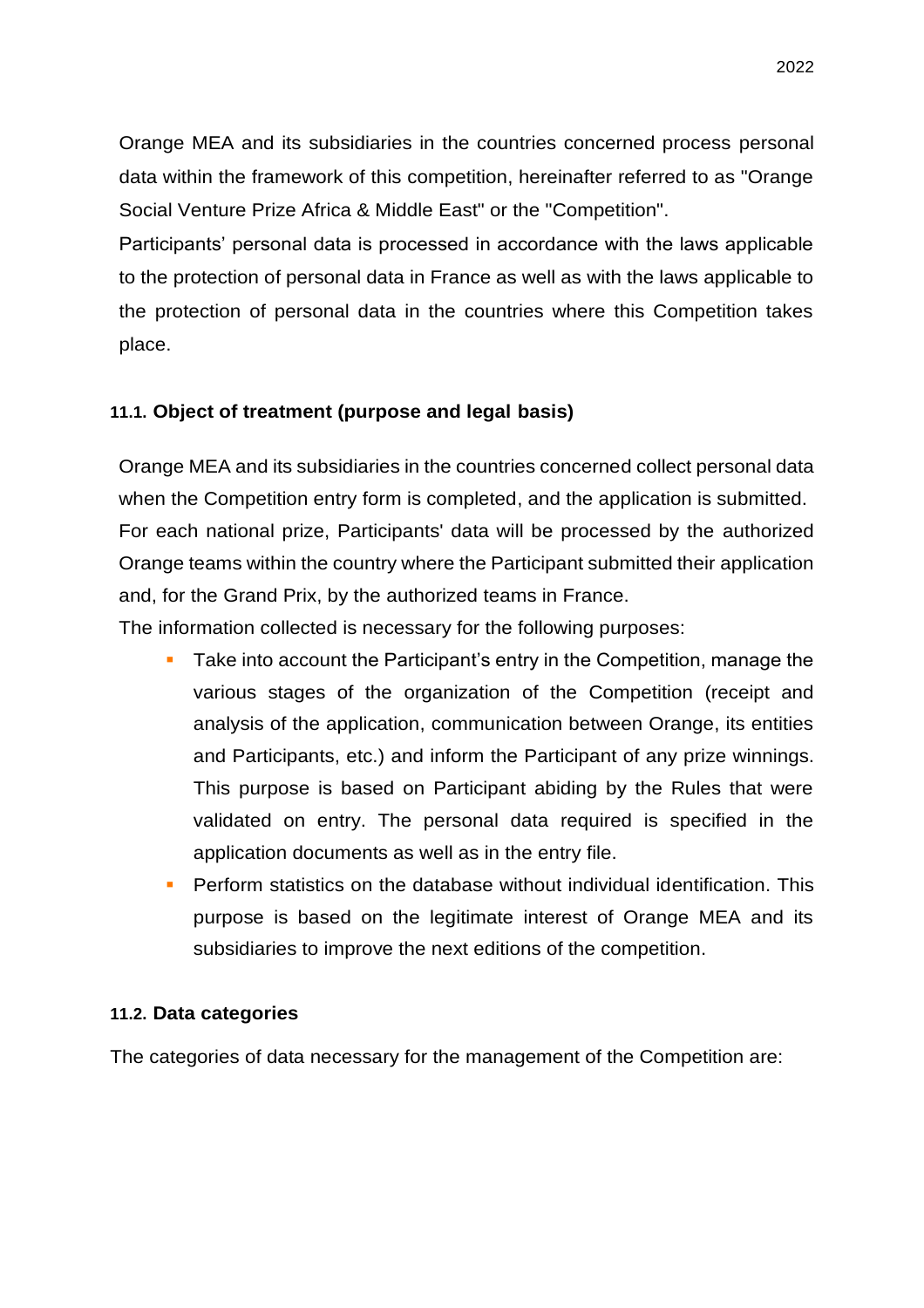- Identification of the Competition candidate: last name, first name.
- Contact details: professional email, postal address, town, country and phone number.

The personal data required for your participation in the Competition to be taken into account are indicated in the registration form as well as in these Rules.

## **11.3. Recipients of data**

The recipients of your personal data are:

- Orange MEA and the departments in charge of organizing the Competition at international level, located in France.
- **•** The Orange entity of the country where you are located as well as the departments in charge of organizing the Competition at the local level.
- **•** The designated partner to support the 10 finalists of the International Grand Prix and winner of the International Women's Prize. The latter acts as the data controller and as such will process the data in accordance with their own data protection policy.

### **11.4. Data retention period**

Participants' personal data will be kept for the duration of the Competition. As regards the winners, their personal data will be kept for a period of 18 months from the date of submission of their application.

After the retention periods indicated above, the data will be deleted or made anonymous.

### **11.5. Your rights:**

You can access to your personal data or request its deletion. You also have a right to object, a right of rectification and a right to limit the processing of your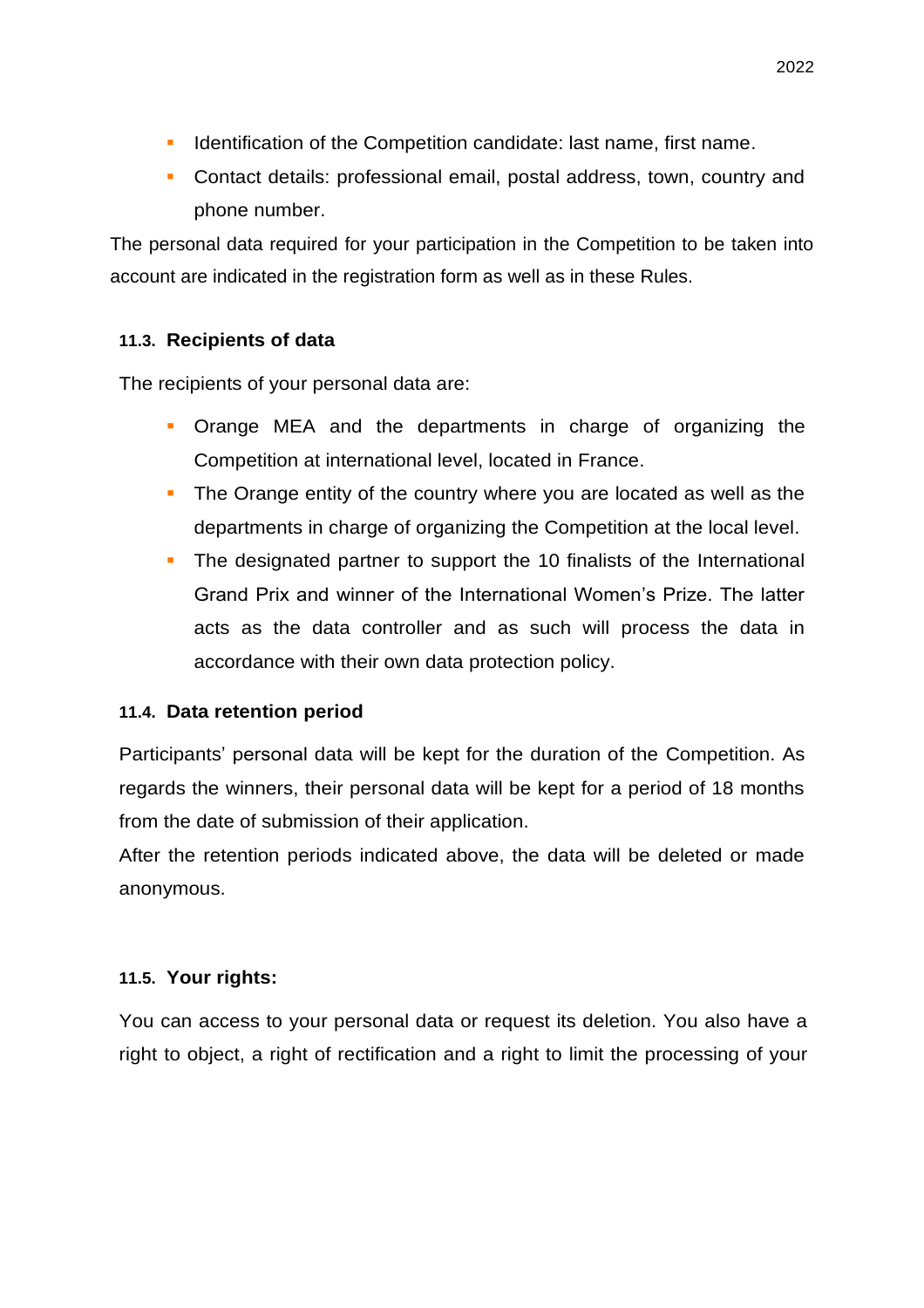data.

To exercise these rights, or if you have any question about the processing of your personal data, you can:

- **Either contact your local point of contact for the national phase of the** Competition.
- Or contact Orange MEA via the "Contact us" form available on the application submission platform (https://poesam.orange.com) regarding the international phase of the Competition.

#### **11.6. Personal data security**

Technical and organizational measures are taken in accordance with the rules, standards, and guidelines of the Orange Group in terms of security and confidentiality, including when certain operations are carried out by third-party companies. These measures are appropriate with regards to the level of risk in each case. In addition, all Orange employees work in accordance with a vigilance policy that contributes to the security and confidentiality of personal data.

#### **Article 12. Guarantees**

Participants undertake that the Projects submitted in the Competition in no way infringe rights held by third parties, irrespective of the legal basis thereof. As such, Participants guarantee Orange MEA and its subsidiaries against any recourse, action or claim that any third party may form, in any capacity, under all the guarantees and commitments made.

#### **Article 13. Agreement to the Regulations**

Participation in the Competition equates to the unreserved agreement by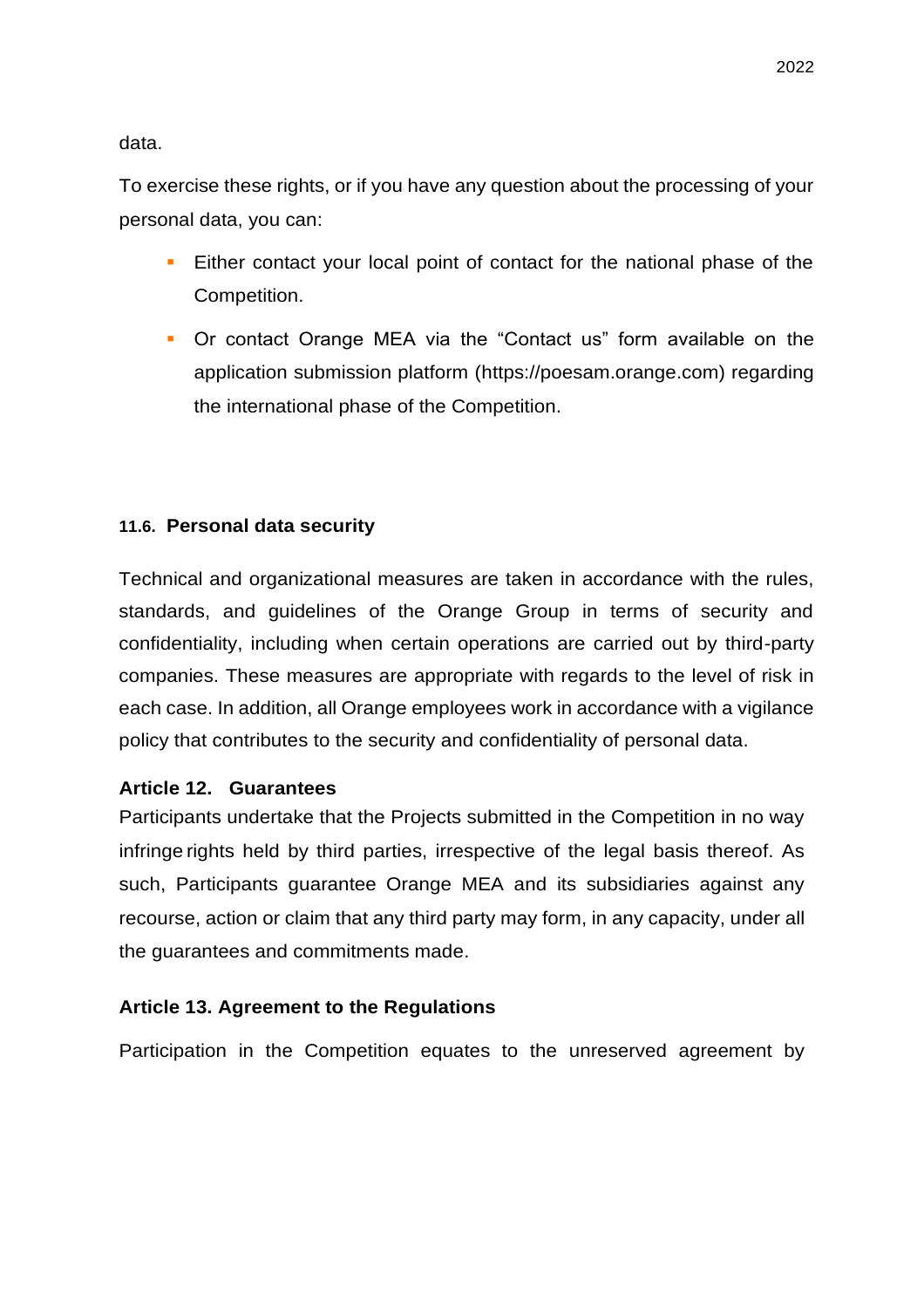Participants to these Regulations in their entirety, the ethical rules in force on the internet and (particularly tax) laws and other legislation applicable in France.

Participants shall indicate their acceptance of these Regulations and of the transfer of rights resulting from them by ticking the boxes provided for this purpose on the entry form when entering their application online.

Participating in the Competition equates to knowledge of and agreement to the characteristics and limits of the internet, especially as far as technical performance is concerned, the response times to consult, or transfer information, the risks of interruption and, more generally, the risks inherent to any connection and transmission on the internet, the absence of protection of certain data against any misappropriation and the risks of contamination by any viruses circulating on the network.

#### **Article 14. Responsibility of Participants**

Participants must comply with the rules listed on the https://poesam.orange.com site including the ban on creating a false identity or usurping that of a third party and the provisions of the Regulations.

Participants must comply with all the rules listed on the Site and the provisions of the Regulations. In this regard all Participants undertake, in addition to the rules listed on the Site:

- not to defame, attack or violate the rights of third parties.
- not to infringe upon public order and decency (including crimes against humanity, inciting racial hatred, pornography, etc.).
- not to create a false identity or usurp the identity of a third party.
- **•** not to reproduce and/or use the brand, company name, logo, or any distinctive symbol of a third party.
- not to infringe on the privacy and image rights of a third party.
- **•** not to carry out a Project contrary to the interests of the Organizing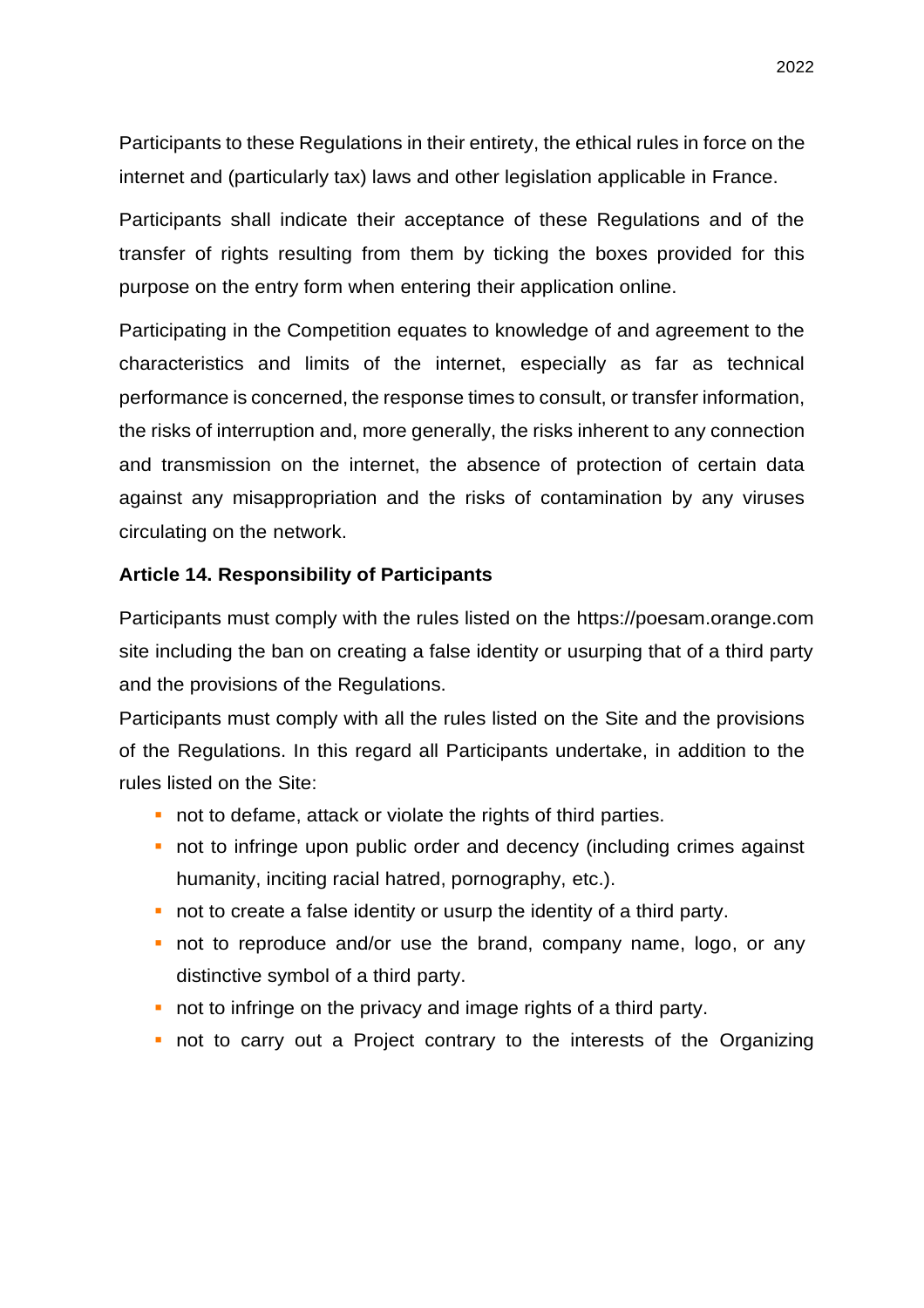## Company.

In general, not to communicate items that infringe the intellectual property or rights of third parties, including brand rights, patent rights, personal rights, or copyright.

It is expressly agreed that every Participant guarantees the Organizing Company against any recourse by a third party claiming non-compliance by the Participant with one or more of the above rules.

Any Participant who does not comply with these rules shall be excluded from the Competition and from the Site.

### **Article 15. Limit of liability for the Organizing Company**

As mentioned in Article 13., participation equates to the knowledge of and acceptance of the characteristics and limits of the internet.

Consequently, the Organizing Company may under no circumstances be held liable, without this list being exhaustive:

- **•** for the transmission and/or receipt of any data and/or information on the internet.
- **•** for any malfunction of the internet network preventing the proper running/functioning of the Competition.
- for any defect of any reception equipment or communication lines.
- for the loss of any paper or electronic mail and, more generally, the loss of anydata.
- **·** transmission problems.
- the functioning of any software.
- the consequences of any virus, IT bug, anomaly or technical failure.
- **a** any damage caused to a Participant's computer.
- **E** any technical, hardware or software fault of any type, having prevented or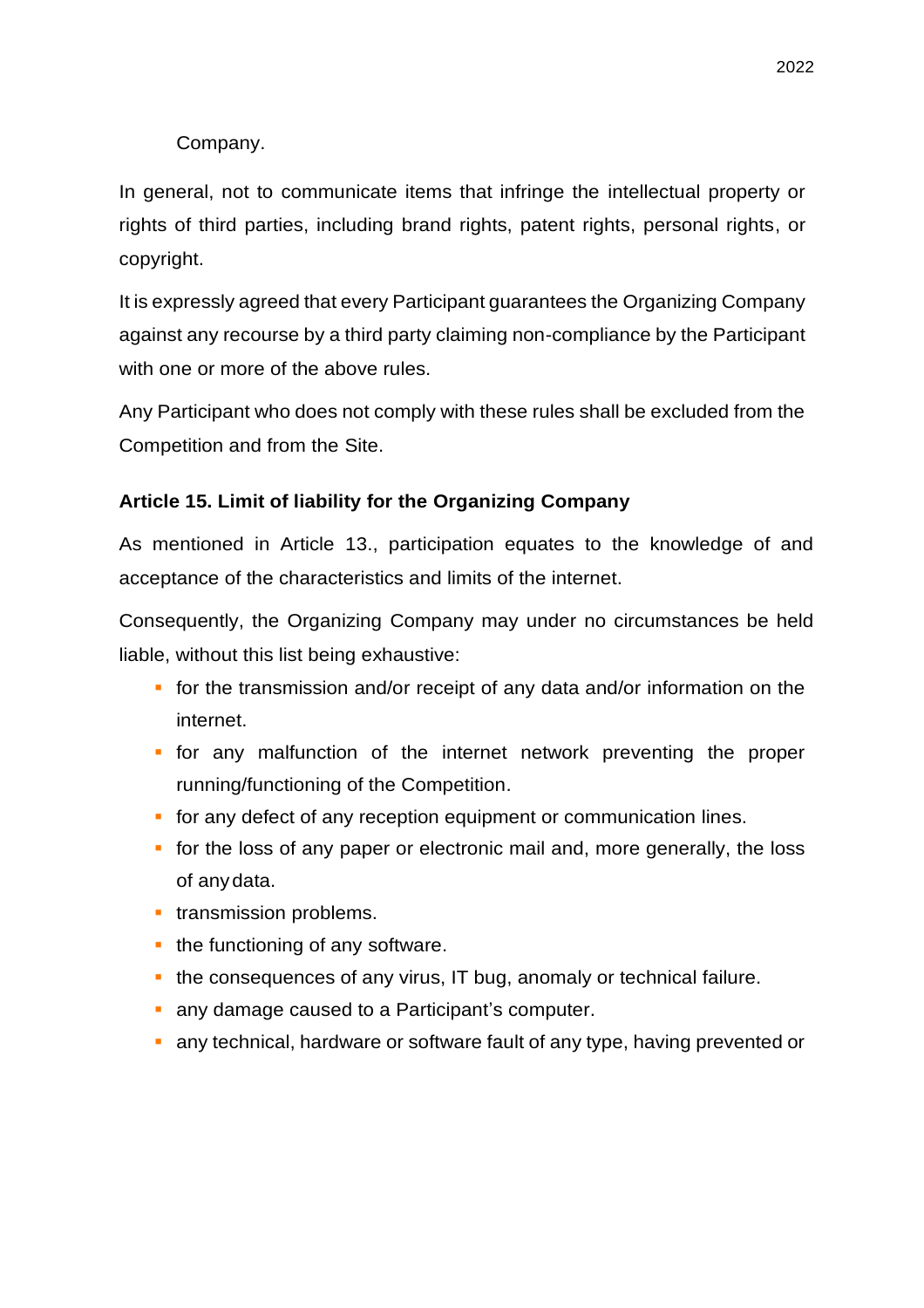limited the possibility of participating in the Competition or having damaged a Participant's system.

It is specified that the Organizing Company may not be held liable for any direct or indirect damage resulting from an interruption or a malfunction of any kind and for any reason whatsoever or for any direct or indirect damage that would result, in any way, from connection to the Site. It is up to every Participant to take all the appropriate measures to be able to protect their own data and/or software stored on their IT equipment against any damage. They are entirely responsible for the connection of any person to the Site and their participation.

The Organizing Company may cancel all or part of the Competition if it appears that fraud has occurred in any form whatsoever, including due to IT, within the framework of participation in the Competition or determining the winners. It reserves, should this be the case, the right not to attribute prizes to the fraudsters and/or to initiate proceedings against the perpetrators of this fraud before the competent jurisdictions.

In the event of failure by a Participant to comply with the Regulations, the Organizing Company reserves the right to remove any entry from the latter as of right, without the Participant being able to claim any recourse.

#### **The following in particular shall be considered fraud:**

- The fact of a Participant entering then participating in the Competition under one or more fictional names, fictional email addresses or addresses borrowed from one or more third persons; all Participants must enter and participate in the Competition with a single pseudonym and email address.
- The fact of using multiple email addresses in an attempt to file several applications.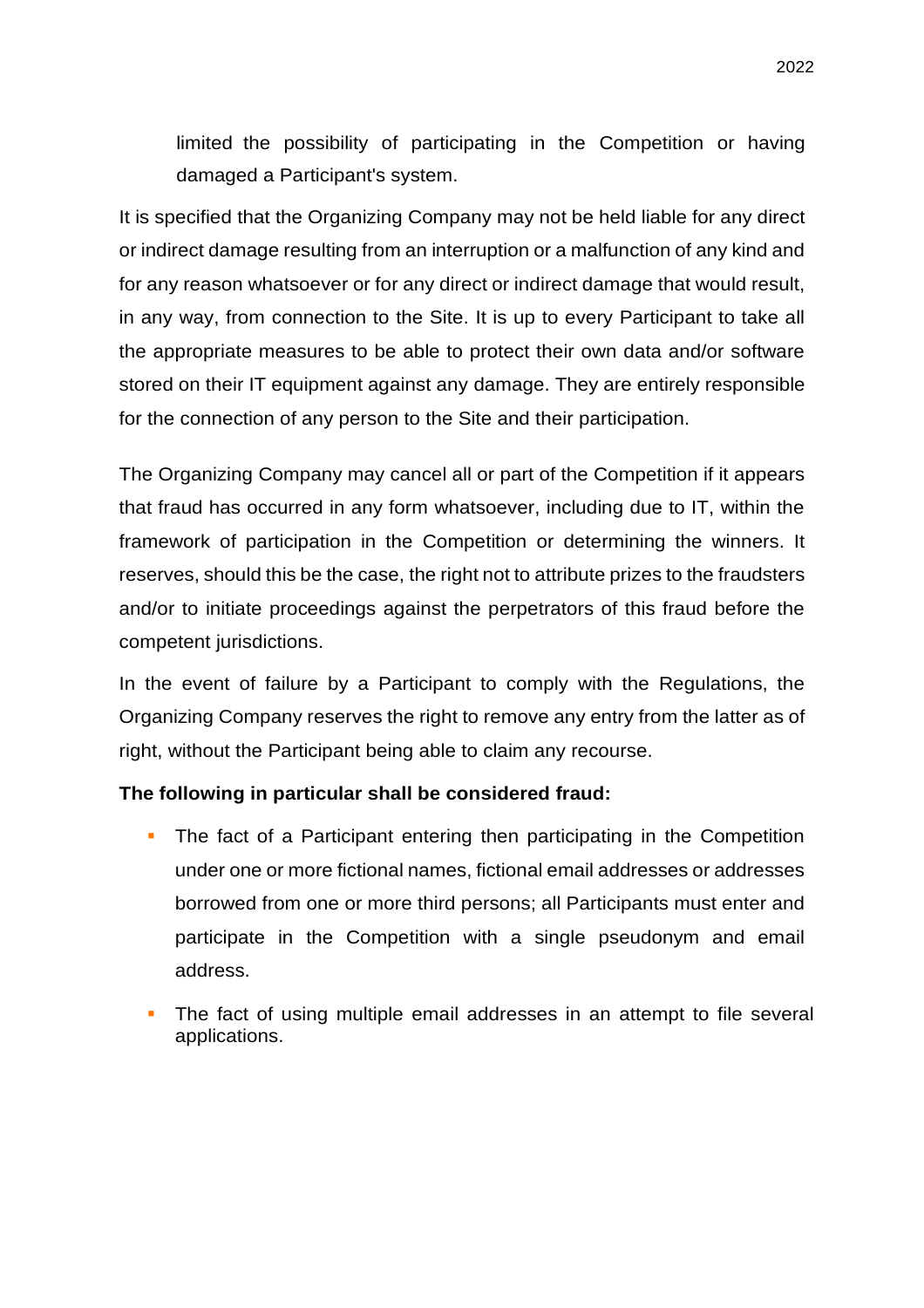Any fraud shall lead to the Participant being eliminated.

#### **Article 16. Case of force majeure, extension reservation**

The Organizing Company may not be held liable if, in the case of a force majeure or circumstances independent of its intention, the Competition had to be modified, shortened or cancelled. It reserves the possibility, in any event, to extend the participation period and postpone any date announced.

Any modification to the Regulations will enter into force once it is put online and any Participant will be considered to have agreed to them by the simple fact of their participation in the Competition, from the date of entry into force of the modification.

Any Participant refusing the modification(s) made must withdraw from the Competition. No compensation may be requested by Participants.

#### **Article 17. Proof convention**

The Organizing Company has put the necessary technical resources in place that can demonstrate the participation or otherwise of an internet user. It is therefore agreed that, except in the event of a manifest error, the data contained in the Organizing Company's information systems have probative force in respect of the connection elements and information resulting from IT processing relating to the Competition.

It is agreed that, except in the event of a manifest error, the Organizing Company may, in particular for the purpose of proving any action, event or omission, avail itself of computer programs, data, files, recordings, operations and other items (such as monitoring reports or other statements) in IT or electronic format or IT media, established, received or held directly or indirectly by the Organizing Company, including in the information systems.